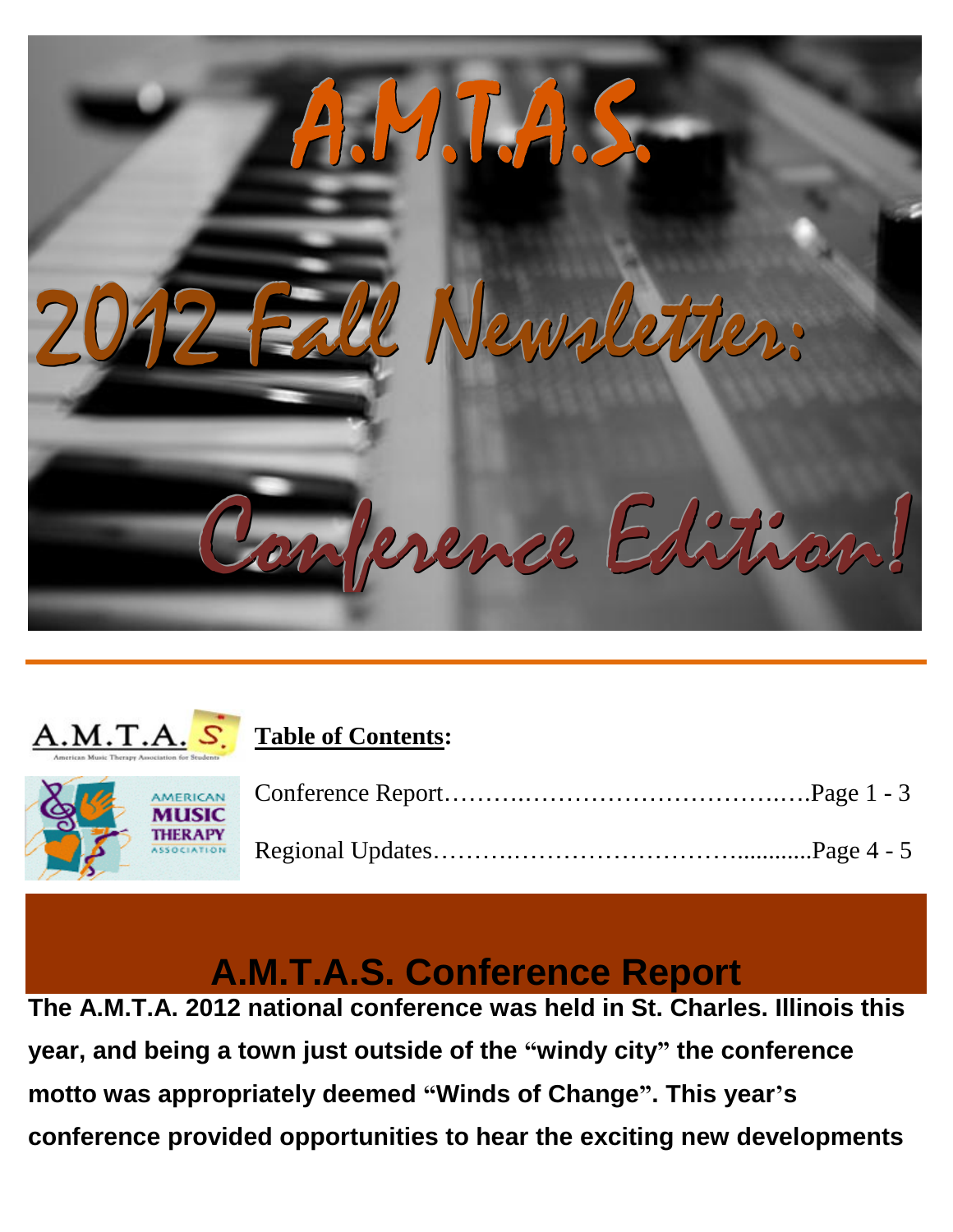**in music therapy, discuss serious issues related to the future of our career, learn information about your preferred area of music therapy, network with professionals in the field, and develop friendships to last a lifetime. For those of you who may not have been able to attend, here is a recap of some of the items that were presented within our own A.M.T.A.S. business meetings. Minutes from conference to be posted online soon!**

#### **President's Challenge**

**Every year the A.M.T.A.S. officer board issues a presidents challenge in an effort to support one music therapist located within the area surrounding that year's conference location. The main stipulation to qualify for the challenge is to be an individual who is a brand new music therapist entering the field OR a music therapist starting a new program. After careful consideration of all qualified applicants, one is selected as the winner. The selected individual is then presented with instruments, music, and other resources provided to them by all of the regions and the national E-Board. This year's winner is Emily Sevcik, MT-BC. Emily is a music therapist who recently started working with young adults with disabilities who no longer qualify for services in the school system. She was brought to work with this organization starting this past June and was limited in age appropriate resources. Thanks to the enormous generosity of the regions and our own officer board, she was presented with a brand new ukulele, drums more suitable for young adults, and many other resources. It is such an honor to be able to provide that kind of gift to a music therapist in need. Keep that in mind for those of you students who will be entering into the field in the next couple of years. Don't be afraid to apply!**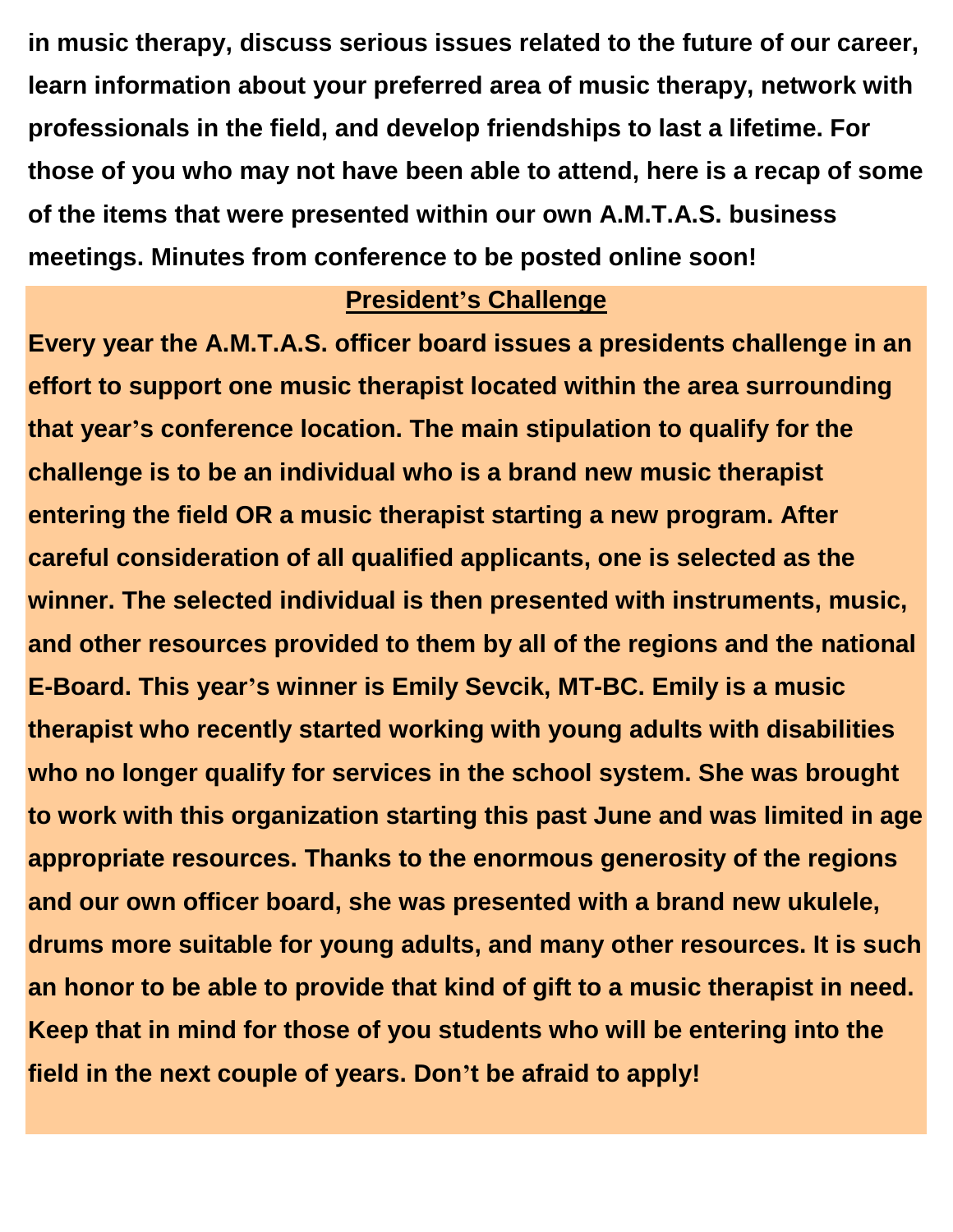#### **STARS Scholarships**

**Along with the president's challenge, the A.M.T.A.S. officer board also provides the opportunity for students and new professionals to receive scholarships geared towards their needs. This year we were excited to award two scholarships this year to deserving individuals. The first scholarship is the undergraduate scholarship designated for any undergraduate music therapy student who is an A.M.T.A.S. member. This year the scholarship was presented to Megan Dolan. The second scholarship is the graduate scholarship designated for any graduate student who is also an A.M.T.A.S. member. This year the scholarship was presented to Kayla Schafer. Congratulations to both recipients! Make sure that you apply for the STARS scholarships! There are five different categories including: undergraduate, graduate, intern, CBMT, and AMTA member. Find more information on the A.M.T.A.S. website: [www.amtas.org.](http://www.amtas.org/)** 

#### **E. Thayer Gaston Award**

**Presented by A.M.T.A in cooperation with the Student Affairs Advisory Board, this award is presented to student submitted paper on any topic relevant to the music therapy profession using the philosophical, historical, descriptive, or experimental mode of research. All submitted papers are reviewed by three evaluators selected from the professional community. The selected paper is presented with a \$500 reward along with the opportunity to have the revised paper published on the A.M.T.A.S. website. This year the award was presented to Elizabeth A. Shea over her paper:** *A Survey of Music Therapists Understanding of the Neurobiology of Alzheimer's Disease***. Congratulations!**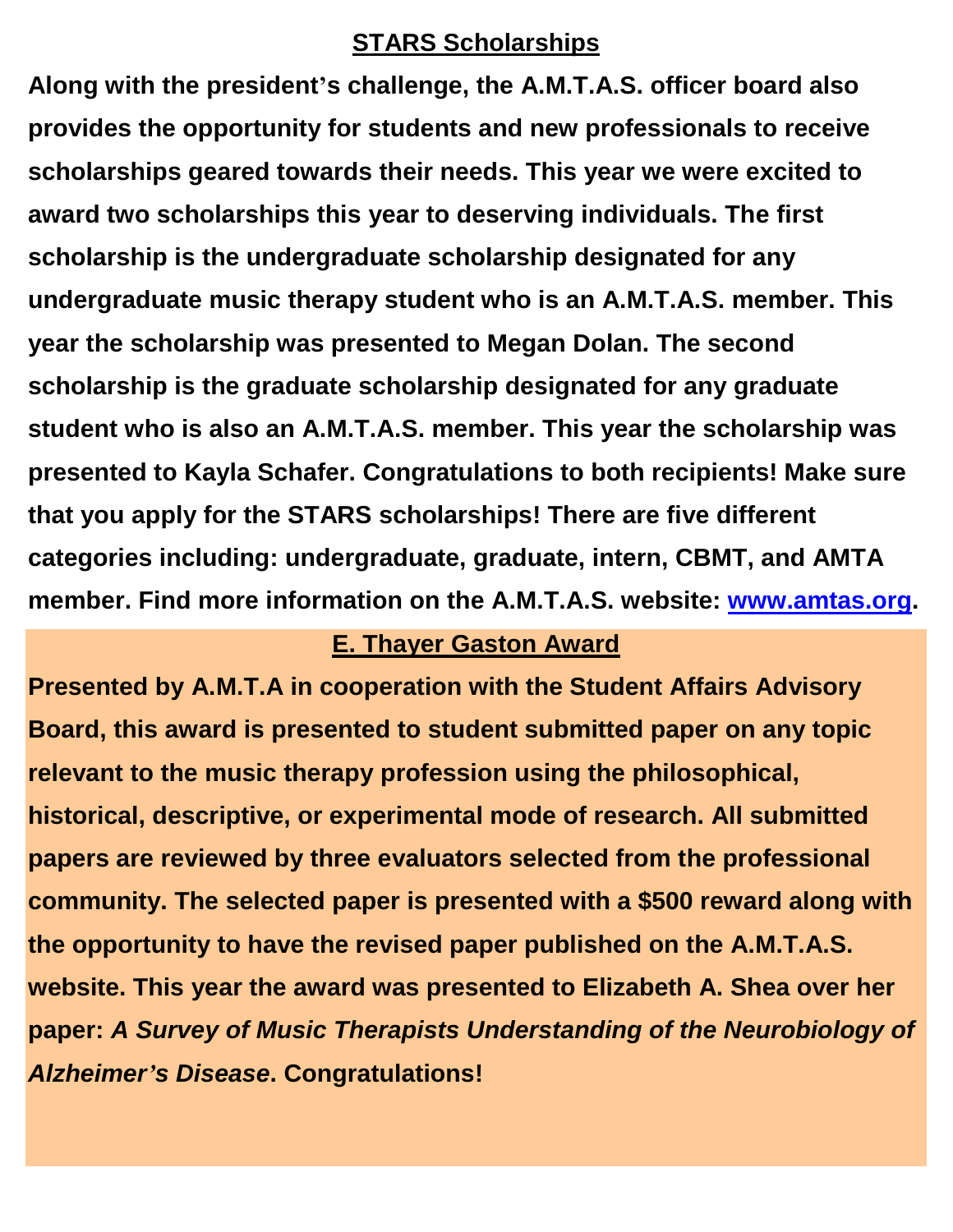# **Regional Updates Great Lakes Region:**

This spring the GLR student body hosted an incredibly successful Passages conference in Grand Rapids, Michigan. Seven students from all across the region gave presentations, and the keynote was delivered by Angie Snell, a music therapist from the Detroit Public Schools. Since then, the board has been focusing on restructuring our budget. We want to find the most effective ways to deliver our money back to the students and communities of our region.

The GLR board is continuing with our Pedagogical Musicians' Exchange Program, where we donate \$500 worth of instruments to a public school music program in need. We are still accepting submissions and will deliver instruments by regional conference in 2013. We have the great privilege to announce that two of our Executive Board members were elected to the AMTAS board for the coming year. Scott Schmitz will become President-Elect and Melissa Heffner will assume the role of Parliamentarian.

## **Southeastern Region:**

The South Eastern Region has been working on unifying its students through a series of online measures. We have been working to improve our communication, moving from emails to Facebook groups and message threads, which we feel will be more accessible to students and student leaders in our region. We have been making improvements to our blog and working on updating all contact info available on various AMTA-related sites. With ten states, we have the largest number of states out of all the AMTA regions, so staying connected has historically been difficult for us. We hope that making strides with our online presence will help bring us together as a region.

Our thirteen schools have been very active in their respective communities, raising money to support students, volunteering music therapy services in a variety of local facilities, and promoting music therapy advocacy among students and professionals in their communities. A highlight for the South Eastern Region was a music therapy information session organized by Appalachian State University meant to reach out to students on campus and provide them with information about music therapy. Considering that students in other majors will someday be the doctors, nurses, therapists, social workers, and counselors that we are working with, advocacy among students is important! We are currently encouraging other schools to follow in ASU's footsteps on this issue.

-Cassidy Smith President, SER-AMTAS